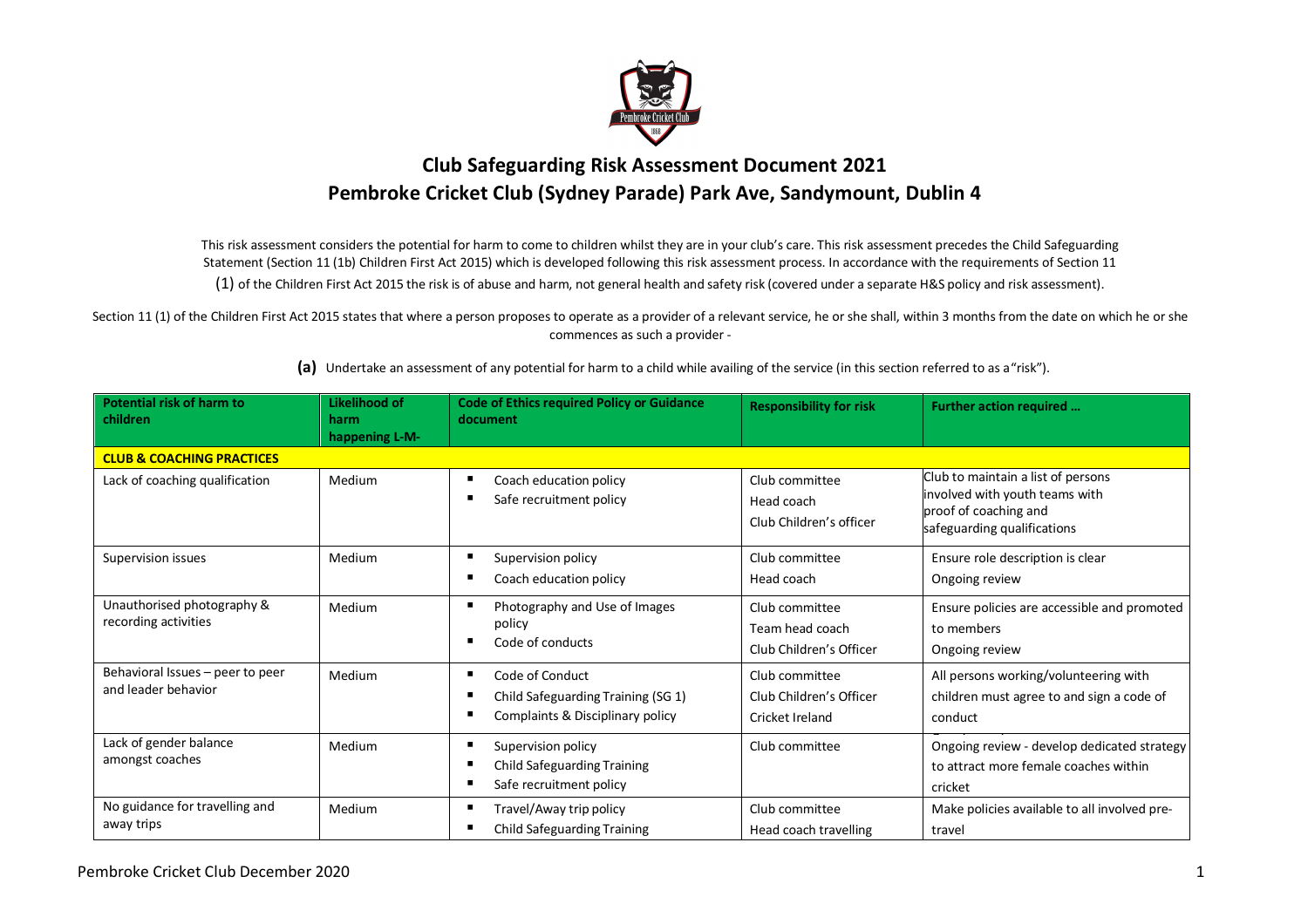

| Lack of adherence with<br>procedures in Safeguarding Code<br>(ratio's, transport etc.) | High   | Safeguarding Code<br>Complaints & disciplinary policy<br>Code of conduct                                                                 | Club committee<br>Club Children's officer                                      | Ongoing review                                                                                                                                                                                                                                                                                       |
|----------------------------------------------------------------------------------------|--------|------------------------------------------------------------------------------------------------------------------------------------------|--------------------------------------------------------------------------------|------------------------------------------------------------------------------------------------------------------------------------------------------------------------------------------------------------------------------------------------------------------------------------------------------|
| <b>COMPLAINTS &amp; DISCIPLINARY</b>                                                   |        |                                                                                                                                          |                                                                                |                                                                                                                                                                                                                                                                                                      |
| Lack of awareness of a<br>Complaints & Disciplinary<br>policy and process              | High   | Child safeguarding policy<br>Complaints & Disciplinary process from<br>Code of Ethics<br>Reporting procedure<br>Communications procedure | Club committee<br>Club Children's officer<br>Cricket Ireland                   | Communication required within the club to<br>ensure policies and procedures are accessible                                                                                                                                                                                                           |
| Complaints not being dealt<br>with seriously                                           | High   | Complaints & Disciplinary<br>п<br>procedure/policy<br>Reporting procedure<br>Е                                                           | Club committee<br>Club children's officer<br>Club Designated liaison<br>person | Immediate action required<br>All complaints should be recorded and<br>passed on where applicable<br>Consult with PU DLP or CI NSO                                                                                                                                                                    |
| <b>REPORTING PROCEDURES</b>                                                            |        |                                                                                                                                          |                                                                                |                                                                                                                                                                                                                                                                                                      |
| Lack of knowledge of<br>organisational and statutory<br>reporting procedures           | High   | Reporting procedures /policy<br>Safe recruitment policy<br>Coach education policy<br>Code of Conduct                                     | Club committee<br>Club Children's officer<br>Club Designated<br>Officer        | Make policies, procedures available Include in<br>Safeguarding Training (L1) in Coach Education<br>Training<br>Info sessions at start of season for coaches.<br>captains, youth/adult team managers and<br>parents.<br>Include child friendly info for youth players<br>regarding relevant processes |
| Lack of awareness of<br>Designated liaison<br>person                                   | Medium | Reporting procedures/policy                                                                                                              | DLP, CCO and Club<br>committee                                                 | Publicise identity of DLP and ensure<br>info included in awareness sessions<br>annually.<br>CI Safeguarding Officer is the CI<br>mandated person                                                                                                                                                     |
| No Club Children's Officer<br>/Relevant Person appointed                               | Low    | Reporting procedures/policy<br>Child Safeguarding policy                                                                                 | Club committee                                                                 | Club appoints at least one person in each<br>role and completes appropriate training.<br>Publicise identity of DLP and CCO within<br>your club and on club website.                                                                                                                                  |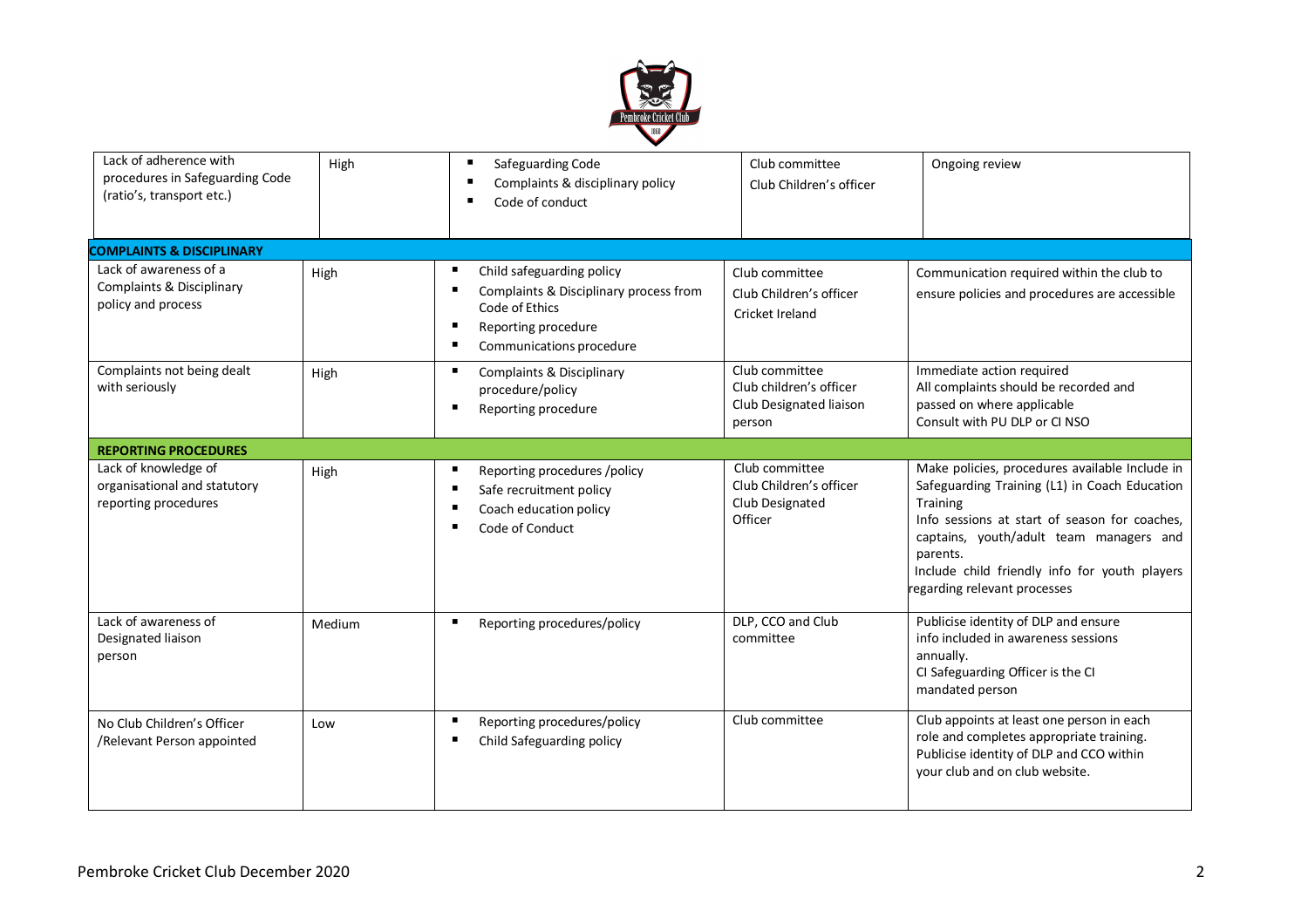

| Concerns of abuse or harm not<br>reported                                                                                | High   |                     | Reporting procedures/policy<br><b>Child Safeguarding Training</b><br>$-$ Level 1<br>Additional awareness sessions for parents<br>and other relevant groups | Club Committee, CCO,<br>and DLP<br>PU DLP<br>CI NSO                       | Include in Safeguarding Training<br>Publicise names of CCOs & MP<br>Publicise internal and external reporting<br>procedures           |
|--------------------------------------------------------------------------------------------------------------------------|--------|---------------------|------------------------------------------------------------------------------------------------------------------------------------------------------------|---------------------------------------------------------------------------|---------------------------------------------------------------------------------------------------------------------------------------|
| Not clear who children should talk<br>to or report concerns to                                                           | Medium | п<br>$\blacksquare$ | Post the names of CCOs, DLPs and<br><b>MP</b><br>Display Club Children's Officer<br>poster                                                                 | Club committee<br>Club Children's officer<br>Designated liaison<br>person | Communicate in Club<br>Include in Safeguarding Training<br>Provide opportunities for children and parents<br>to meet with CCO and DLP |
| <b>Board training</b>                                                                                                    | High   |                     | Conduct board/committee<br>safeguarding awerness training                                                                                                  | Club Committee and<br>CCO                                                 | Communicate and train boards and<br>committee to understand the organisations<br>accountability for safeguarding.                     |
| <b>FACILITIES</b>                                                                                                        |        |                     |                                                                                                                                                            |                                                                           |                                                                                                                                       |
| Unauthorised access to<br>designated children's play &<br>practice areas and to changing<br>rooms, showers, toilets etc. | High   |                     | Supervision policy<br>Coach education (safeguarding 1)                                                                                                     | Club committee<br>Club coach<br>Club children's officer                   | Clarify roles and responsibilities prior to<br>session starting                                                                       |
| Unauthorised exit from<br>children's areas                                                                               | High   |                     | Supervision policy<br>Coach education (SG 1)                                                                                                               | Club committee<br>Club coach<br>Club Children's Officer                   | Clarify responsibilities before session<br>starts                                                                                     |
| Photography, filming or<br>recording in prohibited areas                                                                 | High   |                     | Photography policy and use of devices in<br>private zones                                                                                                  | PU<br>Club                                                                | Enforce policy in private changing and wet<br>areas                                                                                   |
| Missing or found child on site                                                                                           | High   | п                   | Missing or found child policy                                                                                                                              | Club committee<br>Club Children's officer                                 | Refer to policy and inform Gardai / PSNI                                                                                              |
| Children sharing facilities with<br>adults e.g. dressing, showers                                                        | High   | $\blacksquare$      | Safeguarding policy<br>Changing room policy                                                                                                                | Club committee<br>Club Children's Officer<br>Team coach                   | Plan with facilities management to create a<br>suitable child centered environment in<br>shared facilities                            |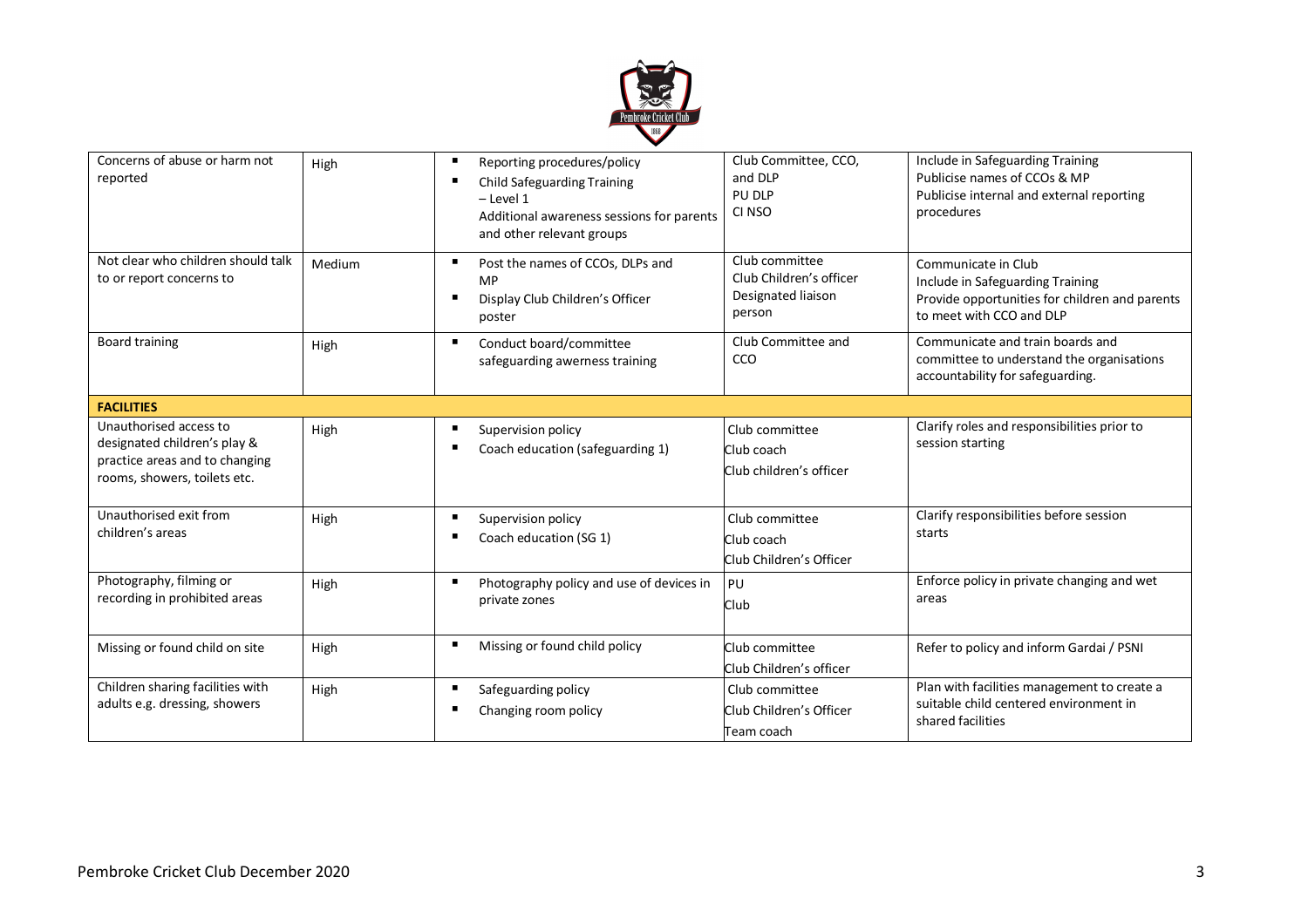

| <b>RECRUITMENT</b>                                                                                    |        |                                                                                                              |                                                                        |                                                                                                       |
|-------------------------------------------------------------------------------------------------------|--------|--------------------------------------------------------------------------------------------------------------|------------------------------------------------------------------------|-------------------------------------------------------------------------------------------------------|
| Recruitment of inappropriate<br>people                                                                | High   | Safe recruitment policy<br>Two references<br>Vetting policy<br>٠                                             | Club committee                                                         | Ensure a comprehensive induction period for<br>new sports leaders.<br>Ongoing review                  |
| Lack of clarity on roles                                                                              | Medium | Safe recruitment policy<br>٠                                                                                 | Club committee<br>Club Children's officer<br>Head coach                | Role clarified during induction<br>process and prior to each<br>session                               |
| Unqualified or untrained<br>people in role                                                            | Medium | ٠<br>Safe recruitment policy                                                                                 | Youth Cricket head<br>And head Coach with<br>support from<br>committee | Check qualification<br>Ongoing review                                                                 |
| <b>COMMUNICATIONS AND SOCIAL MEDIA</b>                                                                |        |                                                                                                              |                                                                        |                                                                                                       |
| No communication of Child<br>Safeguarding Statement or Code<br>of Behaviour to members or<br>visitors | Medium | Child Safeguarding Statement<br>prominently displayed<br>Code of Behaviour<br>$\blacksquare$<br>- distribute | Club committee<br>Club Children's Officer<br>Cricket Ireland           | Communicate Child Safeguarding<br>Statement.<br>Distribute Code or Sections as<br>appropriate         |
| Lack of awareness of 'risk of harm'<br>with members and visitors                                      | High   | $\blacksquare$<br>Child Safeguarding Statement<br>Child Safeguarding policy<br>п<br><b>Training policy</b>   | CCO and Club                                                           | Circulate Child Safeguarding Statement<br>Make child Safeguarding policy accessible<br>Ongoing review |
| Unauthorised photography &<br>recording of activities                                                 | High   | $\blacksquare$<br>Photography and Use of Images<br>policy                                                    | CI/PU / Club                                                           | Communicate Photography and Use of Images<br>policy                                                   |
| Inappropriate use of social media<br>and communications by under<br>18's                              | High   | $\blacksquare$<br>Communications policy<br>Code of conduct<br>п                                              | Club Children's officer<br>Club committee                              | Communicate communications policy                                                                     |
| Inappropriate use of social media<br>and communications with under<br>18's                            | High   | $\blacksquare$<br>Communications policy<br>Code of conduct                                                   | Club Children's officer<br>Club committee                              | Communicate social media policy                                                                       |
| <b>GENERAL RISK OF HARM</b>                                                                           |        |                                                                                                              |                                                                        |                                                                                                       |
| Harm not being recognised                                                                             | High   | Child Safeguarding policy<br><b>Child Safeguarding Training</b>                                              | Club committee<br>Club Children's officer<br>Club DLP<br>PU DLP        | Review reporting process and update as<br>per CI / PU advice                                          |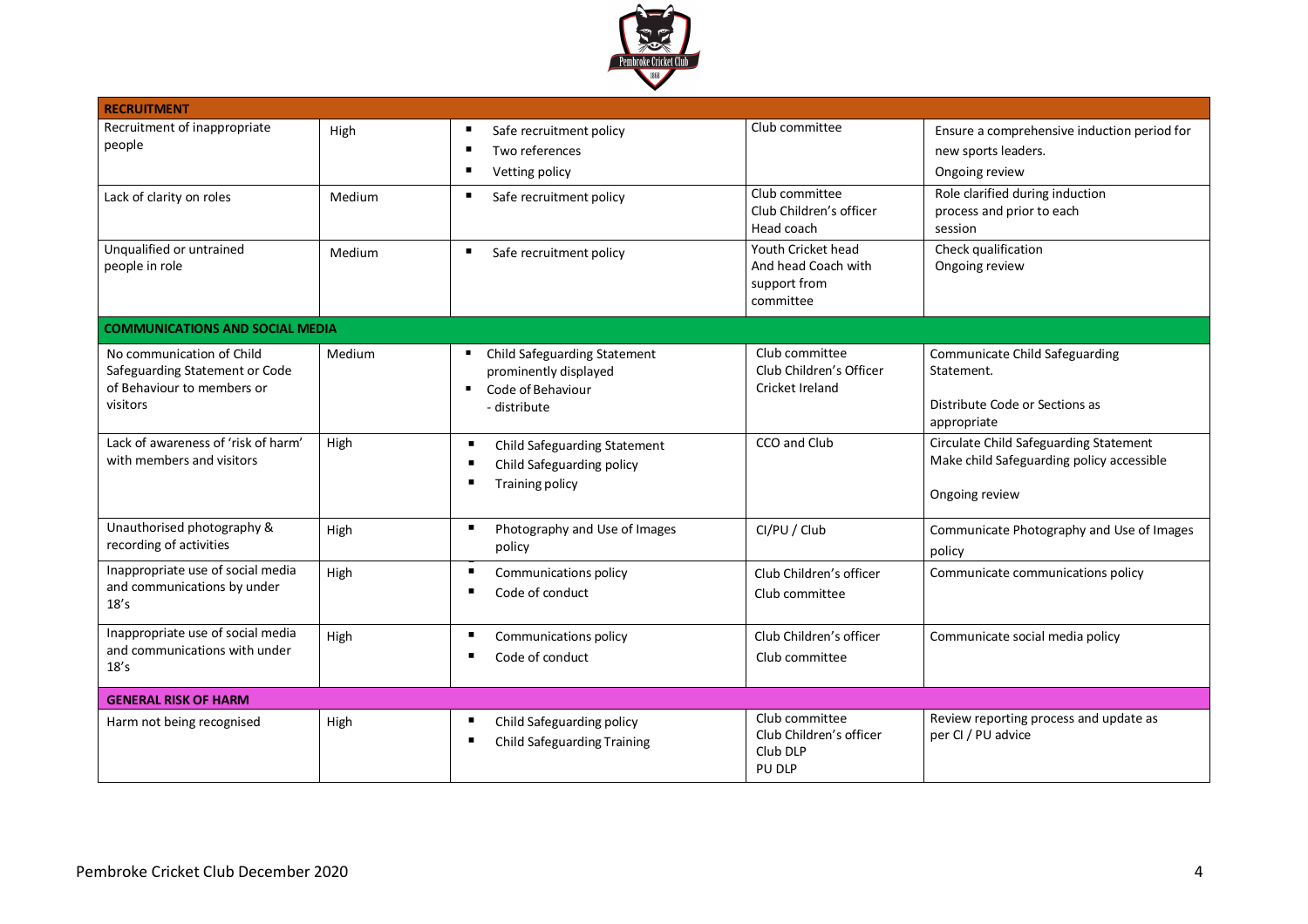

| Harm caused by<br>child to child<br>leader to child | High   | Safeguarding policy<br>Child Safeguarding Training<br><b>Bullying policy</b><br>Code of conduct<br>Safe recruitment policy | Club committee<br>Club Children's Officer<br>Club DLP<br>PU DLP<br>CI NSO | DLP follow up as required by process                             |
|-----------------------------------------------------|--------|----------------------------------------------------------------------------------------------------------------------------|---------------------------------------------------------------------------|------------------------------------------------------------------|
| General behavioural issues                          | Medium | Code of Conduct<br>Complaints and disciplinary procedure                                                                   | Club committee<br>Club Children's officer                                 | Take disciplinary action where<br>necessary sign code of conduct |

## **This Child Protection Risk Assessment document has been discussed and reviewed by the following (Pembroke Cricket Club 18/04/2019)**

| Signed:                                   | Signed:                                      |
|-------------------------------------------|----------------------------------------------|
|                                           |                                              |
| <b>Print Name:</b><br><b>Barry Tucker</b> | <b>Becca Gallagher</b><br><b>Print name:</b> |
|                                           |                                              |
| <b>Club President</b><br>Role:            | Role: Club Childrens Officer                 |
|                                           |                                              |
| Date:                                     | Date:                                        |

## **Explanation of terms used above:**

- 1. Potential risk of harm to children these are identified risks of harm to children whilst accessing activities in the Club/County/Region/NGB
- 2. Likelihood of harm happening the likelihood of the risk occurring in the Club/County/Region/NGB measured as Low/Medium or High
- 3. Required Policy, Guidance and Procedure document indication of the policy required to alleviate the risk contained in the Code of Ethics
- 4. Responsibility provider should indicate where the responsibility for alleviating the risk lies
- 5. Further action indicates further action that might be necessary to alleviate any risk ongoing
- 6. MP: Mandated Person appointed by Cricket Ireland
- 7. CCO: Club Children's Officer (RelevantPerson)
- 8. DLP: Designated Liaison Person

## Pembroke Cricket Club December 2020 5